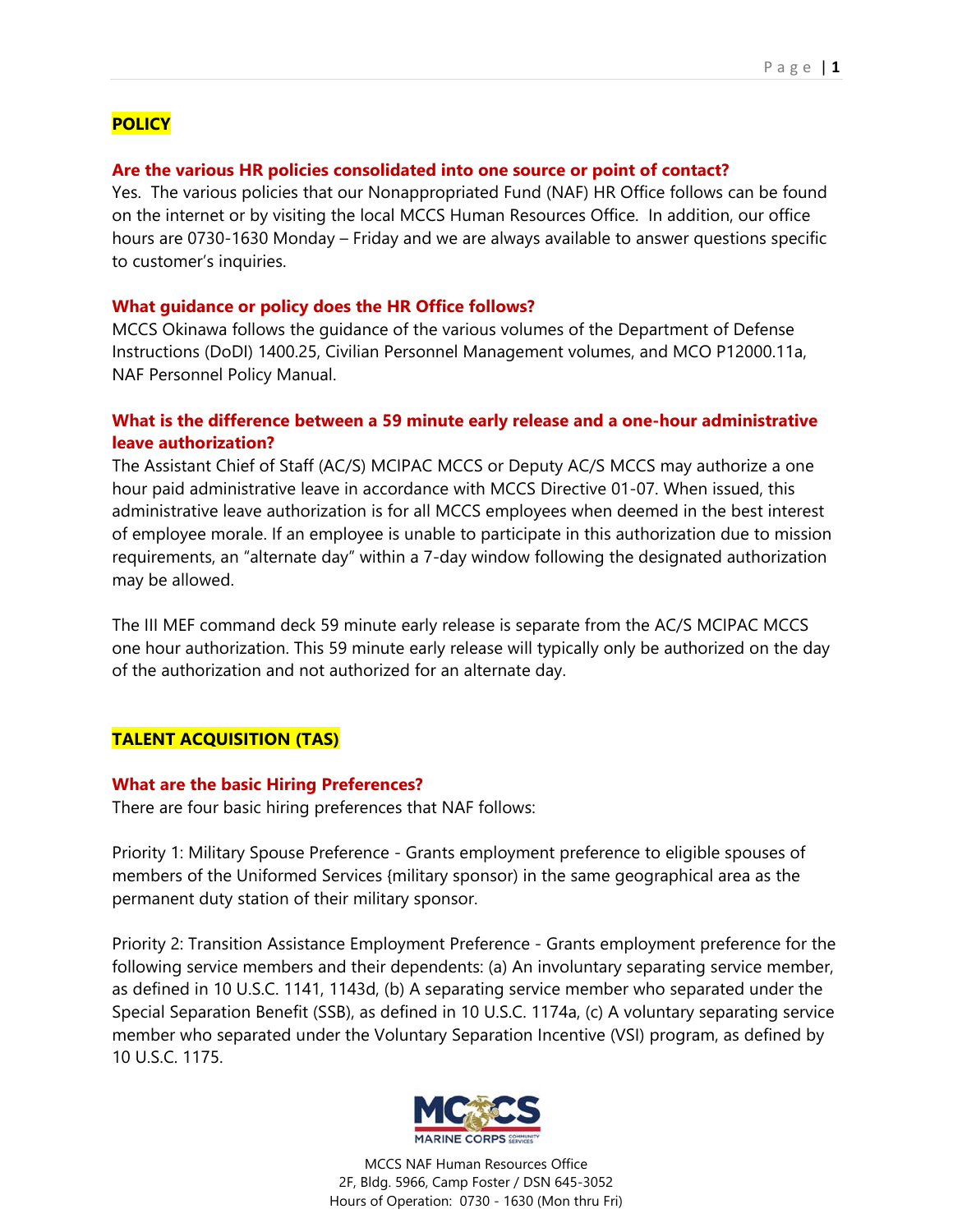Priority 3: Family Members in Foreign Areas - Grants Family members of active duty military members and civilian employees stationed in foreign areas hiring preference for all NAF jobs. Preferences apply when not at variance with the Status of Forces Agreements, country-tocountry agreements, and treaties.

Priority 4: U.S. Citizens without SOFA - Grants local hiring preference to those U.S. Citizens that do not meet Priority 1-3 criteria. In addition, Per the guidance of DoDI 1400.25 v1403, Veterans Preference will be applied and those who identify themselves as Veterans will be identified and given preference within the Priority 4 category.

# **Why does MCCS offer jobs at a lower pay scale for skill sets and have no room for negotiations?**

The NAF pay ranges have been established under the authority of DoDI 5120.39 (Department of Defense Wage Fixing Authority) and based on an individual grade range (e.g., NF1, NF2, NF3, NF4, NF5). Per that guidance along with local guidance, hiring managers have the ability to extend an offer (within the established pay ranges for a specific grade) based on a candidates experience, the program's internal equity, and budgetary constraints.

## **Can spouses be considered for employment prior to arrival on island?**

Yes. Per MCO P12000.11a, para 2113(2a.6), the time period of spouse preference eligibility begins 30 days before the military sponsor's reporting date to the new duty location. It continues during the entire tour unless placement into, or declination of, any offer of a continuing position at any grade level. It should also be noted that a hiring manager may elect not to hire an applicant that is not currently on island if business/missions needs dictate otherwise.

### **Is the hiring process for spouses different for each service and is there a standardization of those practices available to make the transition to Okinawan life considerably easier?**

Yes, the hiring process could be significantly different between the branches and based on several factors. MCCS Okinawa follows the standard guidance of the DoDI 1400.25, volume 1232, volume 1403, and MCO P12000.11a, Chapter 2, Chapter 7, and Appendix A.

## **Why is the hiring process unnecessarily long and why can't information pertinent to it be communicated to spouses earlier?**

The hiring process in itself is not very long in terms of days. The typical recruitment process starts with a minimum to maximum announcement period of  $7 - 30$  days. Following the recruitment process, there is a vetting and selection of applicants process that will extend the hiring process due to background checks and paperwork processing. Please visit our MCCS Okinawa web page (http://usmc-mccs.org/careers/) for more information concerning vacancies and other MCCS information. In addition, MCCS follows the guidance of MCO P12000.11a, Chapter 2, Chapter 7, and Appendix A concerning the hiring process. In doing so, we must also

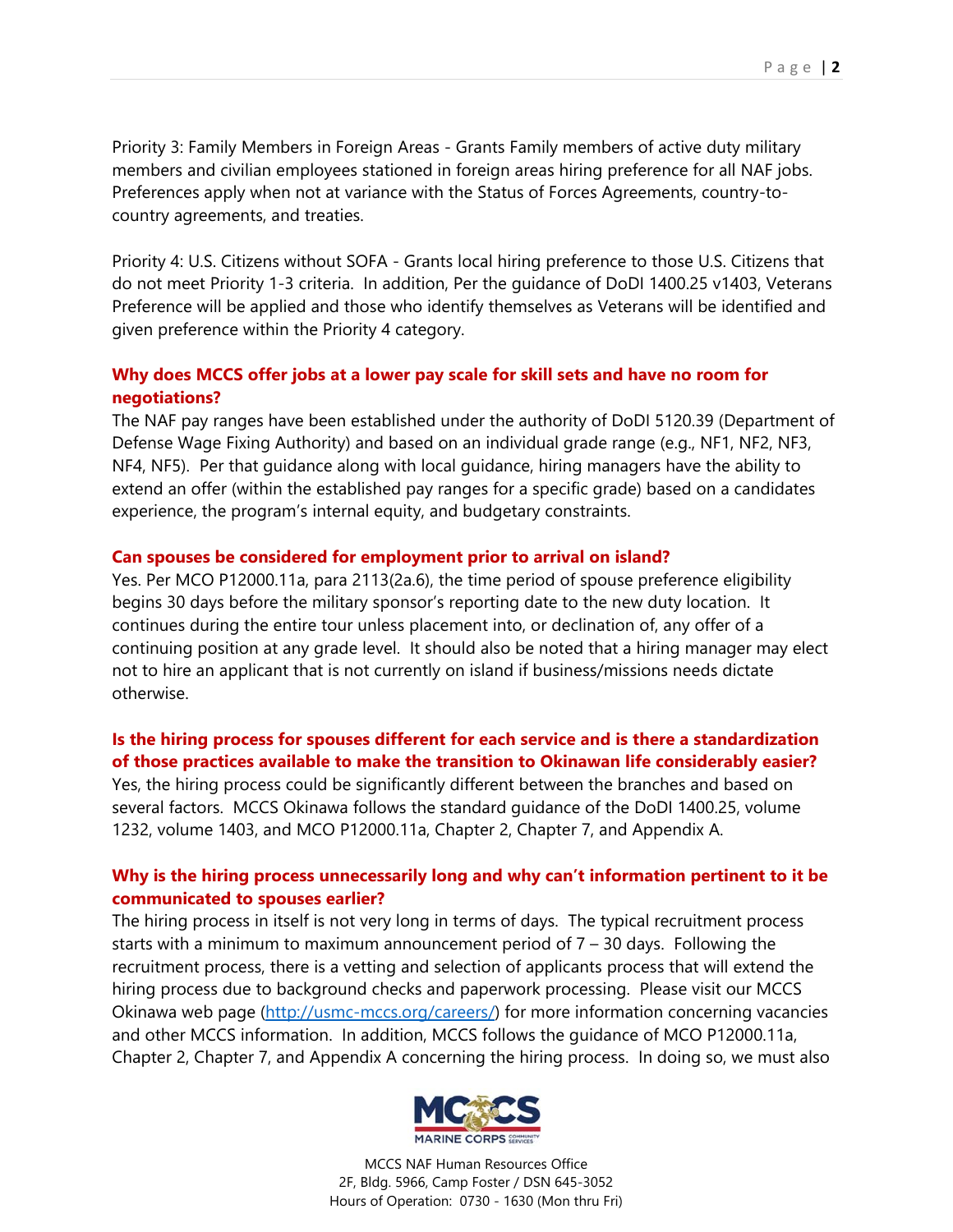ensure that the establishment of qualification standards and requirements for all NAF position are followed. These standards must be based on factual job duties and established in a manner that encourages competition for the job with the goal of hiring the most qualified applicant available. Then once qualification requirements have been determined and placed on an appropriate vacancy announcement, we can proceed with the hiring process.

In addition to the above-mentioned MCO, MCCS Okinawa also follows the guidance of the DoDI 1400.25, volume 1232, volume 1403. Although the hiring process may seem long for some applicants, on average, our hiring process typically takes 14-45 days; however, there are cases and other factors that could extend that timeline (most of which involve the applicant turning in completed and accurate vetting documents which include their background check forms and its process). With that said, a detailed hiring process is as follows: (1) An announcement is posted for a period of 7-30 days; in some cases, closed and re-announced for the same periods of time if a selection is not made. (2) Once an announcement closes, all applications/resumes are screened for minimum qualification standards based on each specific billet that is being recruited for. (3) Once the screening process is completed, the applications/resumes are then routed through a rating and ranking process. (4) At the completion of the rating and ranking process, a recommendation and determination is made to interview the top candidates (typically the 3-5 candidates). (5) Once the interview process is completed, hiring managers have an option to conduct subsequent interviews until a final selection is made. (6) Once a selection is made, the hiring manager creates a selection packet and routes it through the appropriate chain of command (via the HR office) for final vetting/approval. (7) Once approved, an official offer is made and the candidate may accept, decline, or counter the offer. (8) Once an offer is accepted, then the candidate must complete an in-processing packet as well as a Declaration of Federal Employment (OF306), and an Electronic Questionnaire Packet (eQIP) for the purpose of conducting a background check.

## Furthermore:

For our Military Spouses and Command Sponsored Family Member - MCCS Okinawa follows the guidance of the DoDI 1400.25, volume 1232, volume 1403, and MCO P12000.11a, Chapter 2, Chapter 7, and Appendix A.

For our locally hired U.S. Citizens - We must follow the guidance of the aforementioned as well as the Status of Forces Agreement, and the United States Forces Japan 36-2611 which provides details pertaining to immigration status and other applicable polices concerning background investigations.

The following information captures our average processing times once an announcement closes:

Minimum Screening: 1-2 days Rating and Ranking: 1-3 days

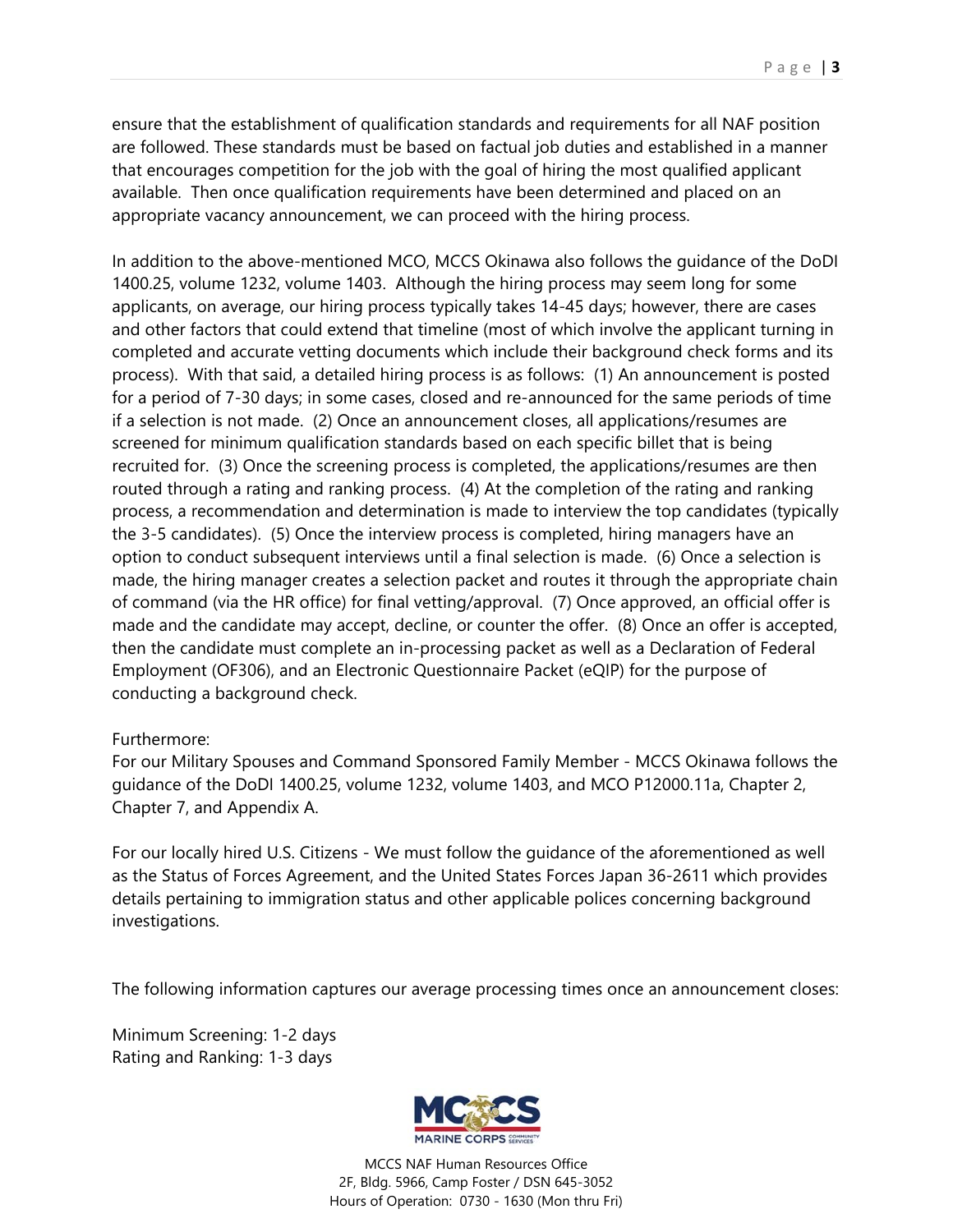Interviews: 2-5 days (based on number of interviews and availability) Selection Packet processing/vetting: 1-3 days Offers extended: 1-3 days or more (based on acceptance or counters) Background check process: 7-14 days (see Personnel Security Section for more details)

#### **Is there an actual process for employment hiring?**

Yes. Please visit our website https://www.mccsokinawa.com/jobs and select "Apply Now" or https://www.usmc-mccs.org/careers/ for employment opportunities and information. In addition, our HR Office is available to answer any specific questions.

## **What is Military spousal preference and could you explain the "Use once and you lose it" benefit?**

Military Spouse Preference (MSP) is for spouses of active duty military member of the Armed Forces and offers priority placement (if minimally qualified) for MCCS jobs graded at NF-3 and below, Craft and Trades, and Child and Youth positions. Per MCO P12000.11a, para 2113(2a.6), the time period of spouse preference eligibility can begin 30 days before the military sponsor's reporting date to the new duty location. It continues during the entire tour unless placement into, or declination of, any offer of a continuing position at any grade level.

### **Is there a visible and accessible tracking system for job applications?**

Yes. Our online application process is managed through the Human Resources Management System (PeopleSoft). Once an applicant submits their application, they will receive an email notification that the application has been successfully submitted. Note: Applicants have the ability to check the progress of their application by logging into their MCCS user account via MCCS Careers website (www.usmc-mccs.org/careers/) to view their application status. In addition, the Position Description within the job announcement also provides information to contact HR - jobs@okinawa.usmc-mccs.org or DSN 645-3052 or Int'l 011-81-970-3052.

## **Are there any weekly Facebook seminars to inform spouses about the job options available to them?**

Yes. Our MCCS Facebook page is managed by our MCCS Marketing Department. Our HR Department works closely with Marketing and provides bi-weekly feeds for input to Facebook that promotes our vacant "Hot Jobs". In addition, we also have broadened our advertisement scope to reach more of the community via Marketing's "Digital Spotlight", which is a free email subscription with useful information to include jobs and employment. However, the most effective way to view our job vacancies is by visiting our website (www.usmc-mccs.org/careers/) or by visiting the NAF HR Office, building 5966 and viewing our open jobs via our Kiosk or by speaking with a Talent Acquisitions Specialist. We can also be reached by phone at DSN 645- 3052 or Int'l 011-81-970-3052.

### **Why do jobs, both MCCS and otherwise, have such high requirements for education?**

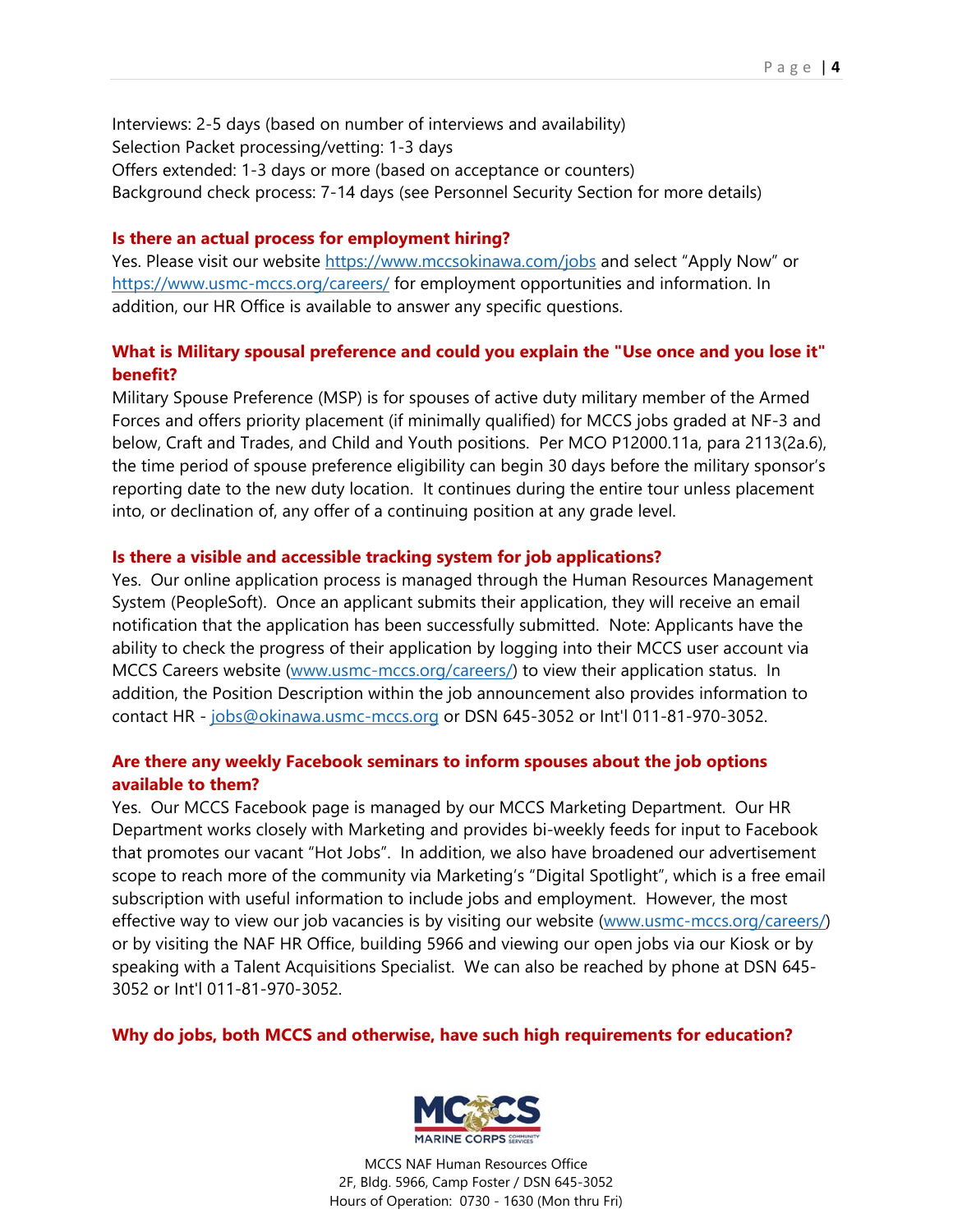MCCS Okinawa offers multiple entry-level positions where the basic education requirement is a high school level education. As with any organization, there are jobs that will require a specialized skill set or specific academic requirements. Our jobs range in grade from NF-01 to NF-05 and the level of experience and/or education required for these positions are determined by the position description's basic requirements and often dictated based upon a level of standard requirements in order to provide the specialized support to our customers.

# **There are low paying jobs and a large expense of childcare making it more economical for some spouses to stay at home instead of seeking employment. Can anything be done to fix this?**

The NAF pay ranges have been established under the authority of DoDI 5120.39 (Department of Defense Wage Fixing Authority). Per that guidance along with local guidance, hiring managers have the ability to extend an offer (within the established Pay Ranges) based on a candidates experience, the program's internal equity, and budgetary constraints. In addition, effective 2018, our Family Care Branch billets now offer up to 50% off of child care expenses if an applicant is employed by the Family Care Branch. NOTE: This applies to ALL Family Care Branch employees (except and billets (e.g., Management, Trainers, Support Staff, Assistants, and Technicians). However, it does not apply to Exceptional Family Program or School Liaison Program.

### **Why do we hire so many local nationals?**

Under the Treaty of Mutual Cooperation and Security between the United States of America and Japan, the Status of Forces Agreement (SOFA), between the Secretary of the State of the United States of America and the Prime Minister of Japan, local labor requirements of the United States Armed Forces SHALL be satisfied with the assistance of the Government of Japan while recognizing the fundamental rights of labor as provided in Japanese law and as provided for in the SOFA with the desire to accomplish the smooth performance of the mission of the United States Armed Forces, Japan. As agreed under the SOFA and updated regularly via a Special Measures Agreement, GOJ as the legal employer of Japanese labor on USFJ installations, will bear "all or part" of the cost of their wages and will bill Service Components for amounts exceeding the funded ceiling.

USFJ Commands and Units have surmised that the local workforce, which resides in the local area and is not affected by tour rotations, provides a highly desired level of continuity, is readily available for a wide spectrum of position experience work sets, and provides to some extent a cultural liaison with the local community in which we work. In addition, our MLC/IHA workforce in in its entirety is more economical in consideration to our labor funding budgets.

In addition, the MLC/IHA labor force provides a level of dedication and professionalism rarely seen in government service, and while it is not free, it is financially subsidized by GOJ which provides a multi-faceted benefit to USFJ.

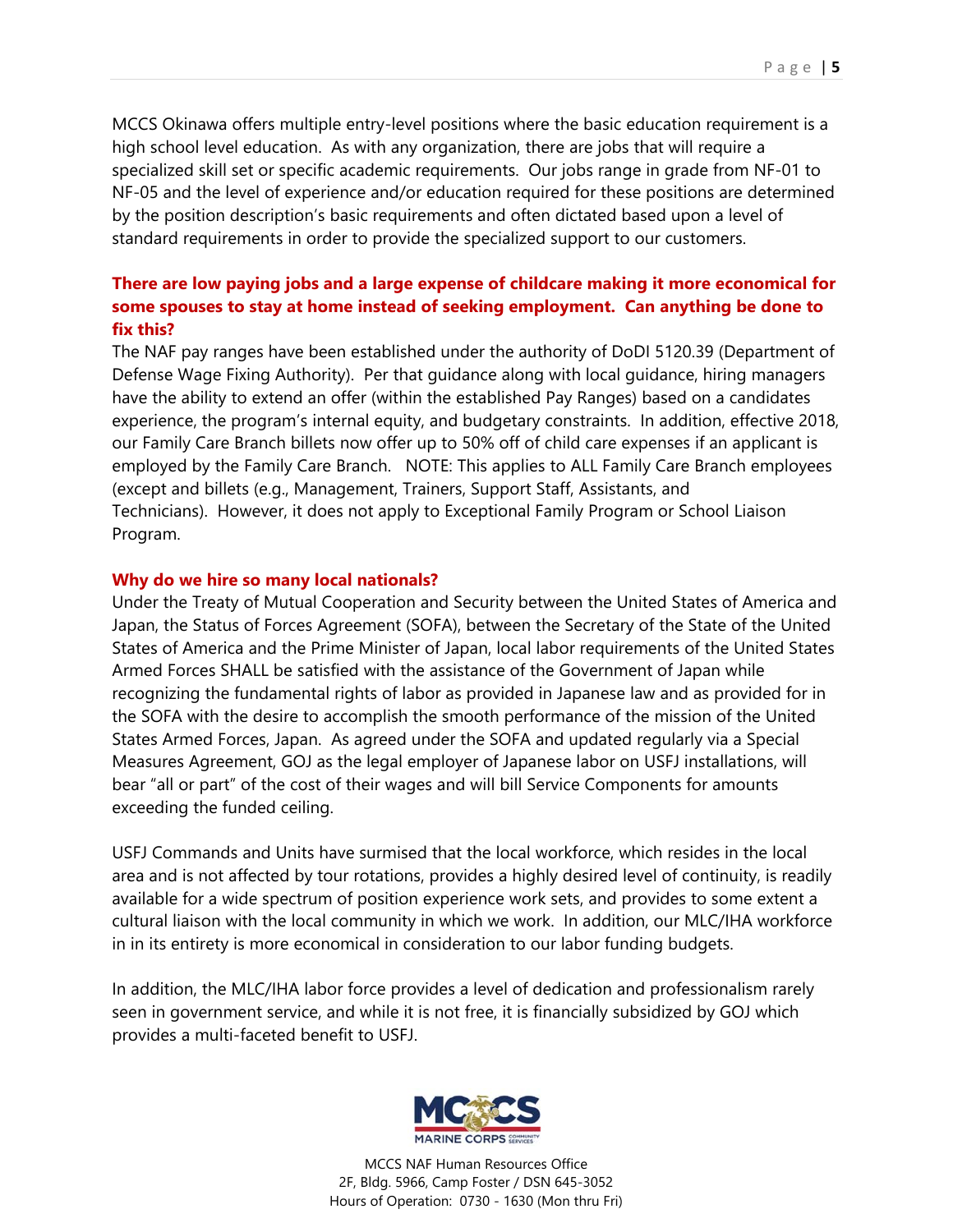## **Can greater emphasis be made for spouses to attend local job fairs instead of being so reliant on MCCS positions?**

Yes. The MCCS Okinawa HR Office is present at the mandatory Newcomers Brief every Wednesday at the Camp Foster Community Center. In addition, MCCS hosts an Annual Job fair each September and invites other agencies throughout the island to attend and promote their job opportunities. In addition, there are multiple smaller scale job fairs hosted at the various camps that offer job opportunities for family members. I would encourage spouses to consistently tune into AFN and also view the various websites such as MCCS Okinawa, 18<sup>th</sup> Force Support Squadron, Navy MWR, and Torii MWR for other job fair dates/times.

## **Can you further explain the process of applying as a Priority 3: Command Sponsored Family Member?**

Per DoDI 1400.25, volume 1232, enclosure 2, para 1, family members may apply for employment with overseas Human Resources Offices (HROs) 30 days before their anticipated arrival within the command. However, family members may not receive preference until arrival at the foreign location. Also, Per DoDI 1400.25, volume 1232 para 2 (b.4), family member preference does not apply to family members of locally hired civilian employees. Additionally, per DoDI 1400.25, volume 1232, enclosure 2, para 4, family member employment preference shall be terminated when a family member receives an appointment without time limitation or a time-limited appointment expected to last more than 1 year at his or her sponsor's assigned duty location.

### **How frequently do you update the job postings?**

Job postings are updated daily with the addition of new positions and the removal of closed positions.

## **Are all sections of the online application required?**

Not all fields are required, however submitting a complete application ensures that you are providing information needed to accurately evaluate your qualifications for the position you are applying.

## **Can I apply for more than one job at the same time?**

Each job requires that you apply individually. Simply select the job you are interested in applying for and click the "Apply for Job" button at the bottom of the screen.

## **How do I know if I am qualified for a position?**

Each job announcement will include a position description in the body of the announcement. To determine if you are minimally qualified, go directly to the "Minimum Requirements" or "Basic Requirements" section of the position description to view the specific minimum requirements needed to be determined minimally qualified. Note: these requirements must be showcased on your resume and/or application in order to be determined minimally qualified.

## **Will I be contacted for a job interview?**

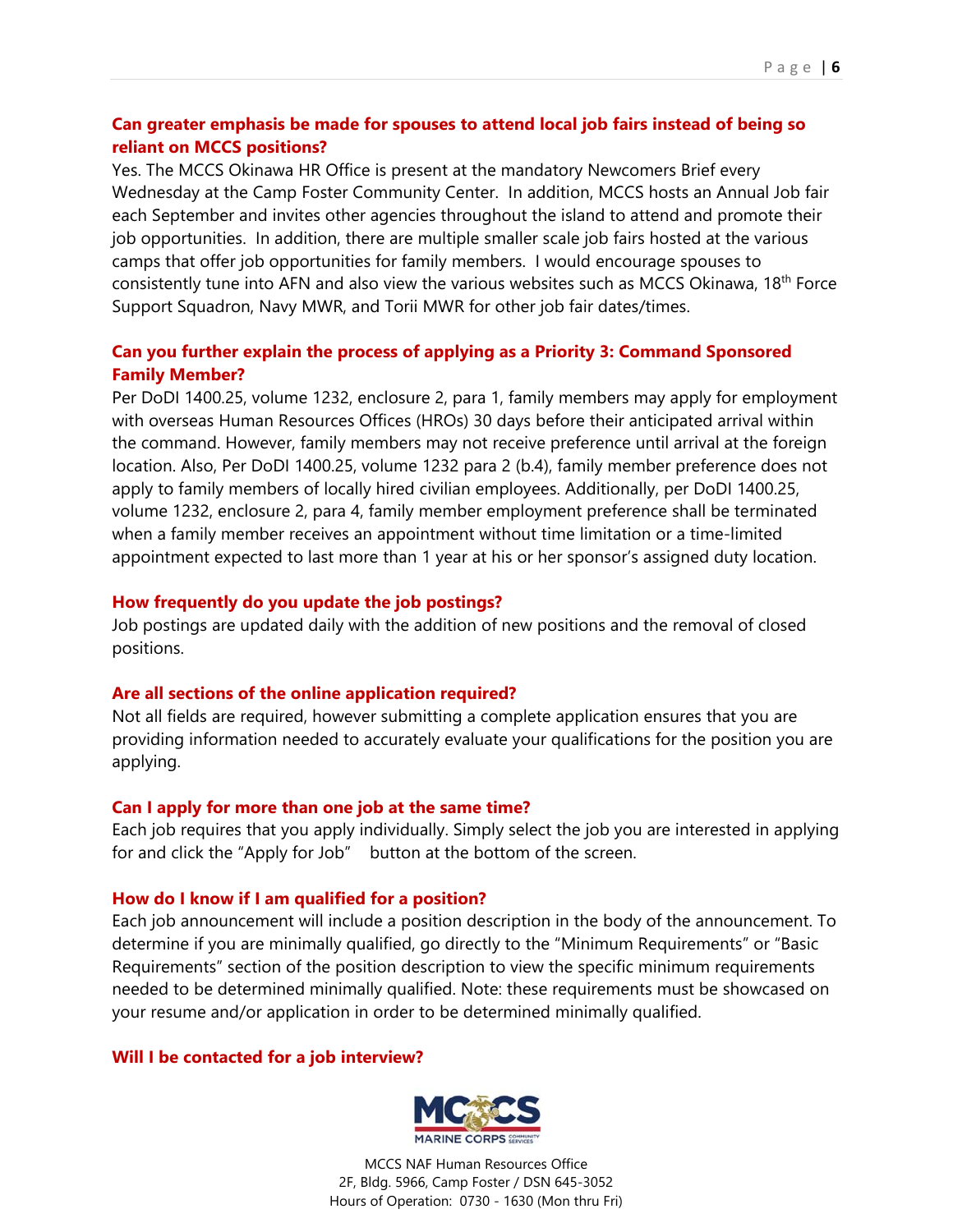Once an announcement closes, all applications are screened against position qualifications. If you are selected to interview, a hiring manager will reach out to you directly to extend an interview invitation.

#### **Will I need to monitor my Careers page?**

Yes. You will need to login and monitor your careers page periodically for important notifications with regard to your application status.

#### **What if I have forgotten my User ID and/or password?**

Upon sign-in, you will see two links below the sign-in boxes that say "forgot password" or "forgot User ID". Click either or both of these links to have your password and/or User ID emailed to you.

# **Why do you exclusively accept electronic applications? Why don't you accept paper or emailed resumes?**

The advantages of an electronic application system benefit both the applicant and organization. The online application system provides more search options for applicants, more timely updates to job postings and faster processing of qualified applicants.

## **I do not have a computer or internet connection at home or I am having technical issues submitting my application. What can I do?**

External candidates can access the MCCS Career site from any local military library or through kiosks made available at MCCS facilities.

## **Can I change my application and resume information once it has been submitted for a specific job?**

Once you have submitted and applied online to a specific position, you will not be able to change the information. However, you can update your profile information (external applicants) for future job opportunities, such as address, email, phone number and also make updates to your resume.

### **PERSONNEL SECURITY**

#### **How long does my background investigation take?**

Tier 1 investigations vary in completion time from as short as 60 days to as long as 2+ years. The average time is approximately 120 days from initiation to adjudication which is also based on many variables, such as number of places lived and worked, responsiveness of POCs, and the presence of any adverse records.

### **What is the cost of my background investigation?**

There is no direct cost to you as an applicant/employee. The cost of the investigation is billed to the Department of the Navy and varies based on many factors.

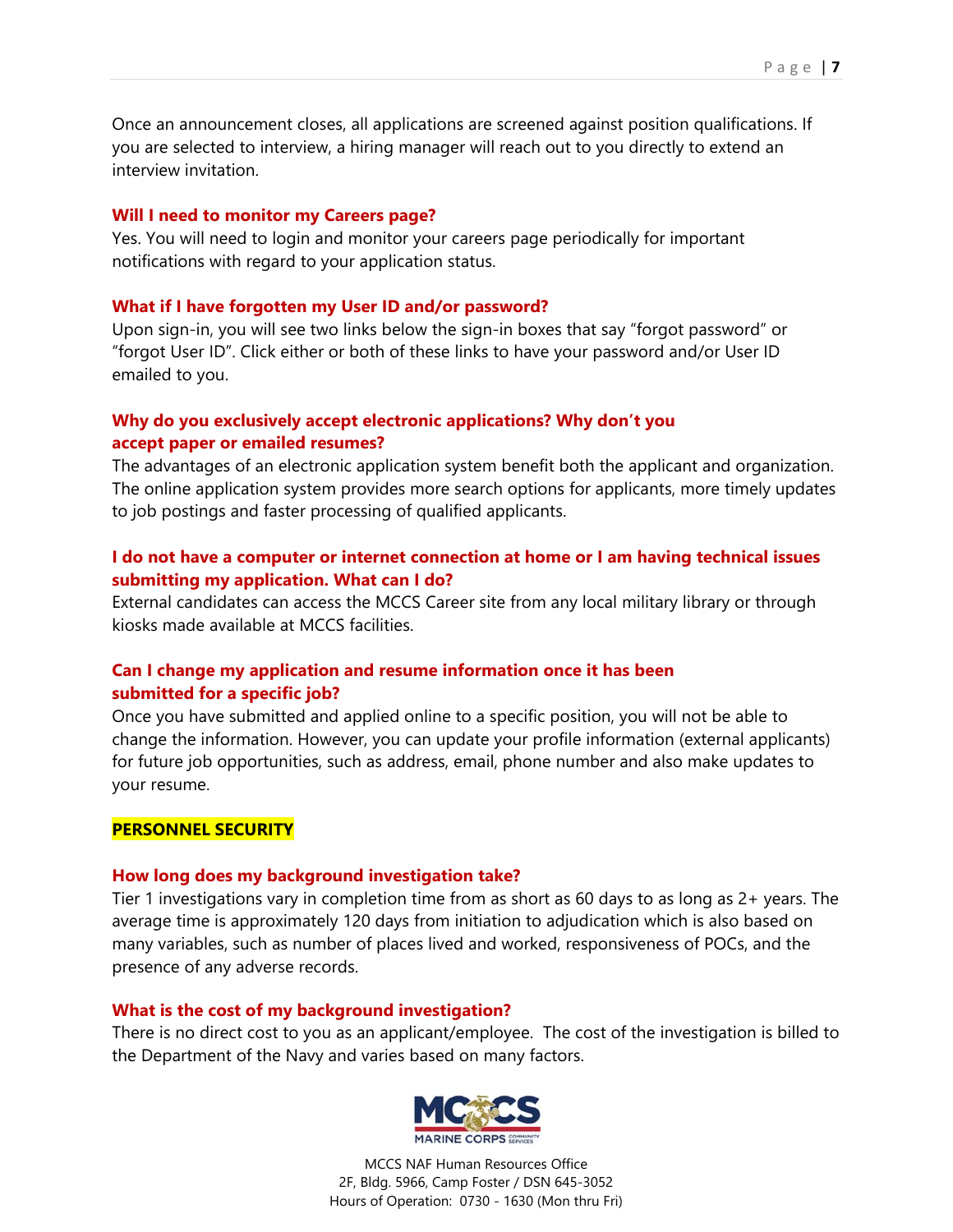## **Does my previous investigation impact my new investigation?**

If you have not had a break in service of greater than 24 months, we can typically use your previous investigation and save a lot of time. Personnel with relatively recent investigations (of the type performed since 2014) tend to see their processing go faster UNLESS the previous investigation had returned any adverse information which now will require re-adjudication as part of the new investigation. Previous investigations that resulted in Revoked or Denied clearances can impact a new investigation and a new investigation cannot be initiated until over 1 year has passed since the denial or revocation.

### **Why do background checks take as long as they do?**

The background check process varies widely from person to person. Our MCCS Personnel Security (PSEC) Team is mandated to perform various background checks through multiple entities.

After a job offer has been accepted and the candidate brings in their Security Paperwork, PSEC conducts an initial document screening of local record checks within two business days. There are two major factors that can cause a delay in processing a background check (which delays an applicant's start date). The most common problem is the inability of the candidate to complete their Electronic Questionnaire Packet (eQIP) in a timely or accurate manner. The second most common issue is the presence of adverse records that require adjudication. Adjudication delays vary based on the severity of the adverse records, the responsiveness of external agencies, and the responsiveness of the candidate.

### The typical Background check timeline is as follows:

- Local Record Checks: 2-5 days after documents are turned in to PSEC.
- FBI Fingerprints: 7-14 days (may be longer if records are present)
- eQIP processing: 2-10 days (can be completed at the same time as fingerprints).

## **I am not a US National, can I work for MCCS as a NAF employee?**

Yes, under certain conditions.

a. IAW DODI 1400.25 V731, MCCS positions require a T1 investigation.

i. Non-US Nationals CAN obtain Tier 1 (T1) suitability for federal employment if they are able to fully complete the SF85 investigation form, the DCSA is able to perform a full investigation, and the DODCAF is able to make a favorable adjudication. For more details about completing an SF85, please contact Personnel Security.

ii. MCCS NAF employees are covered under HSPD-12 and must obtain and maintain a common access card (CAC) as a condition of employment. IAW DOD 5200.46 non-US Nationals must have a favorable T1 adjudication in order to obtain a CAC.

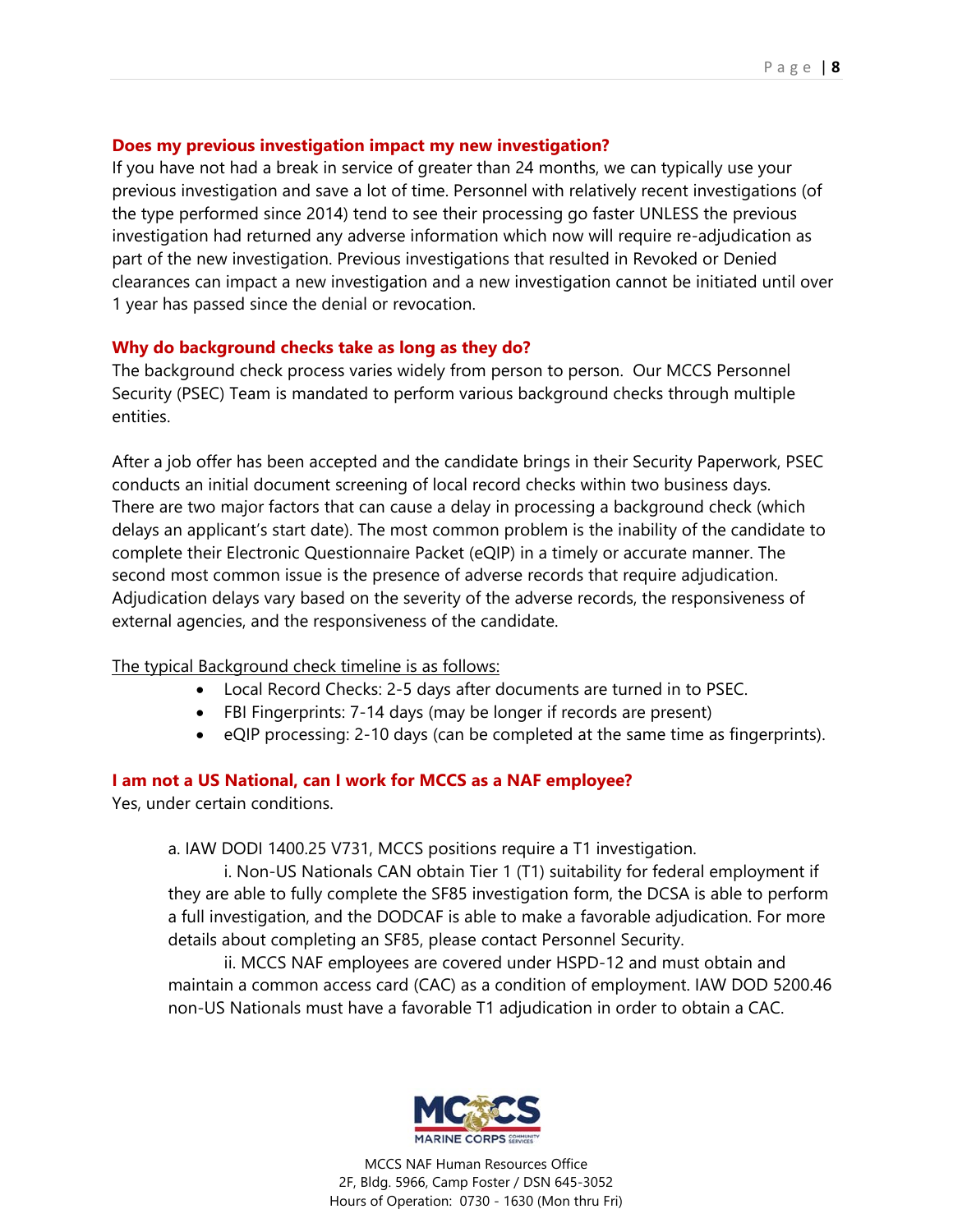b. Some MCCS positions require a National Security clearance; also known as a Tier 3 (T3), Secret, or Tier 5 (T5), Top Secret, clearance.

i. IAW DODD 5200.02, non-US Nationals are not able to obtain a clearance.

c. The US-Japan Status of Forces Agreement (SOFA) only allows US Nationals to be independently SOFA sponsored.

i. This means that it is possible for a non-US National to fall under SOFA as a dependent, but not possible for them to be the sponsor.

ii. A dependent who is a foreign national may work for MCCS as long as they remain a dependent under their sponsor's SOFA.

#### **I am a dual-national, can I work for MCCS as a NAF employee?**

Yes. The United States government has no restrictions on US citizens carrying citizenships from other countries.

a. If you are dual US-Japanese: Japanese Nationality Law does not allow dual-nationality after the age of 22.

i. If you have not officially filed your choice with the government of Japan by your 22nd birthday, Japan assumes that you have selected Japanese citizenship and have renounced all other citizenships.

ii. The penalty under Japanese law for maintaining a dual status after your 22nd birthday can include fines, loss of Japanese citizenship, and deportation.

b. It is not MCCS' jurisdiction to enforce Japanese citizenship law, however the SOFA stipulates that members of the civilian component must respect the laws of Japan and requires that in cases where the US authorities have no jurisdiction (such as in the case of Japanese Nationality Law), the US must notify Japan of the offense.

c. In accordance with the SOFA, a dual national is hired by MCCS as a US National and *must maintain a legal status in Japan under that nationality*.

d. Dual-nationality may make gaining a National Security clearance more difficult, but the majority of MCCS positions only require a T1 suitability investigation. Please speak to Personnel Security for details about National Security clearances.

#### **I am a permanent resident of Japan\*, can I work for MCCS as a NAF employee?**

Yes. In accordance with USFJI 36-2611, you will have to change your status with the Japanese Immigration Office from "Permanent Resident" to "member of the civilian component". \*Only applies to US National permanent residents of Japan; non-US National permanent residents of Japan cannot become members of the civilian component (see item 1.c.).

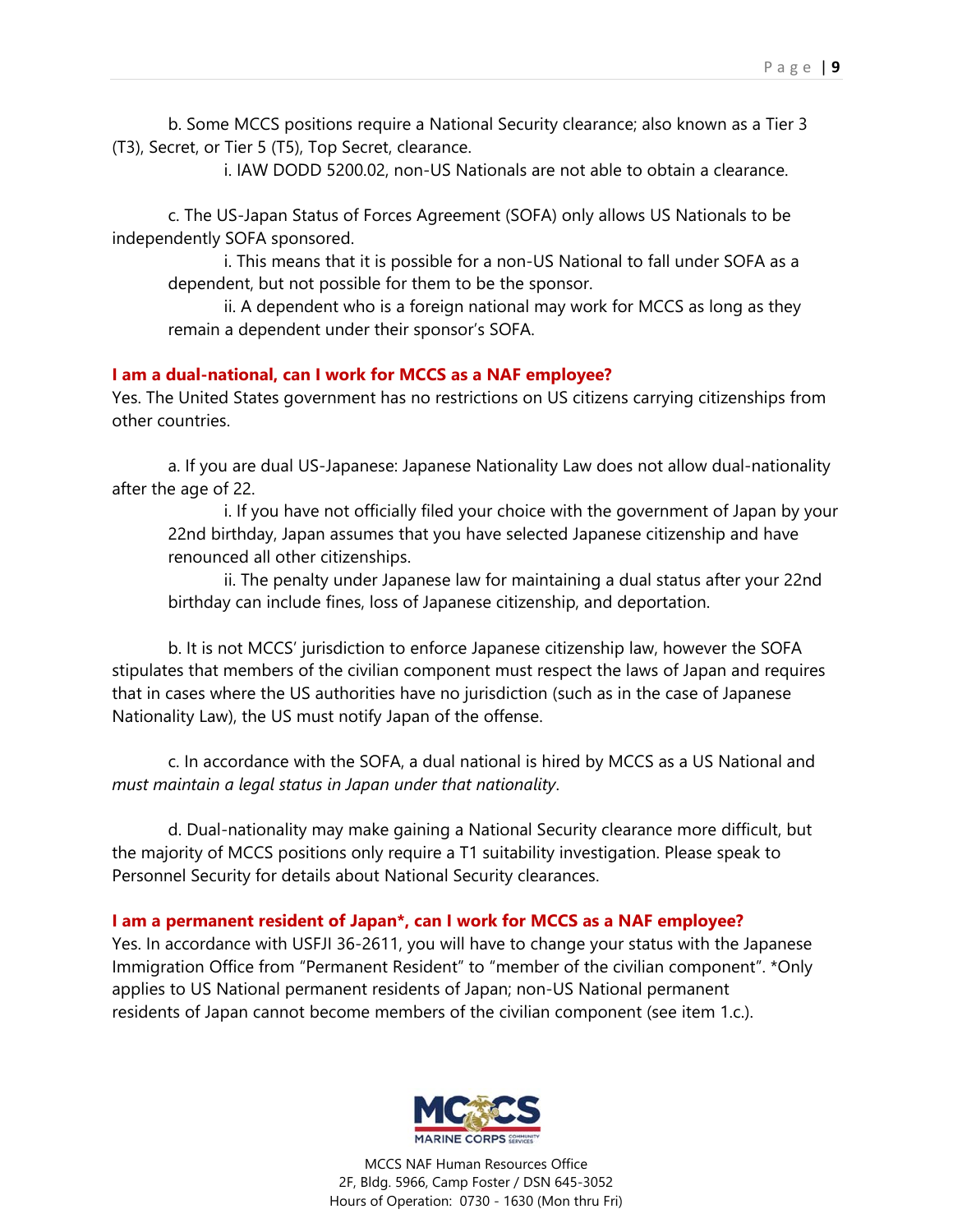a. It is not allowed under US Forces Japan Instruction 36-2611 OR under Japanese law for a person to maintain both permanent residency and SOFA status.

b. If you have both statuses, it is your responsibility to report to Personnel Security or Japanese Immigration so that you can receive guidance on how to correct your situation. i. IAW USFJI 36-2611, MCCS is mandated to have on file proof that residency status has been converted to SOFA for all NAF employees who were hired as permanent residents.

c. If you are maintaining both statuses and you do not make prompt efforts to correct your situation, you may face disciplinary action for failure to comply with a USFJ order.

**I entered Japan on a tourist visa, can I work for MCCS as a NAF employee?**  No. Per USFJI 36-2611, MCCS is required to comply with the SOFA when sponsoring a new employee.

a. Pursuant to that agreement, MCCS is to send any person NOT ALREADY SOFA SPONSORED to the Japanese immigration office to remove their current visa.

b. If a person appears at the Immigration Office on a Temporary Visitor (aka Tourist) visa, expired visa, or with NO visa, the Immigration office shall deny the conversion and in the case of expired or NO visa, may begin the deportation process.

c. IAW Japanese Immigration Law, Temporary Visitors are not allowed to pursue employment in Japan during their visit.

### **BENEFITS**

## **Are MCCS employees and their spouses authorized to use the Space Available (Space A) services provided at Kadena Airbase or Futenma Air Station?**

Yes. If an MCCS employee is on a Service Agreement, or a retiree of the military, they would be authorized to utilize this entitlement. Please contact the Air Terminal and seek further assistance/guidance. You can also visit the following: https://www.spacea.net/space-faqanswers-your-questions

## **Can an MCCS employee (or spouse) improve their Space A priority category, and if so, what documents are needed?**

Yes. Basically, your travel status "category" is your priority. There are six categories (CAT-I thru CAT-VI). CAT-I is highest priority (first to get offered a Space-A seat) and CAT VI is the lowest Category (last to get offered a Space-A seat after CAT I thru CAT V). Please contact the Air Terminal and seek further assistance/guidance appropriate for each category/upgrade. You can also visit the following: https://www.spacea.net/space-faq-answers-your-questions